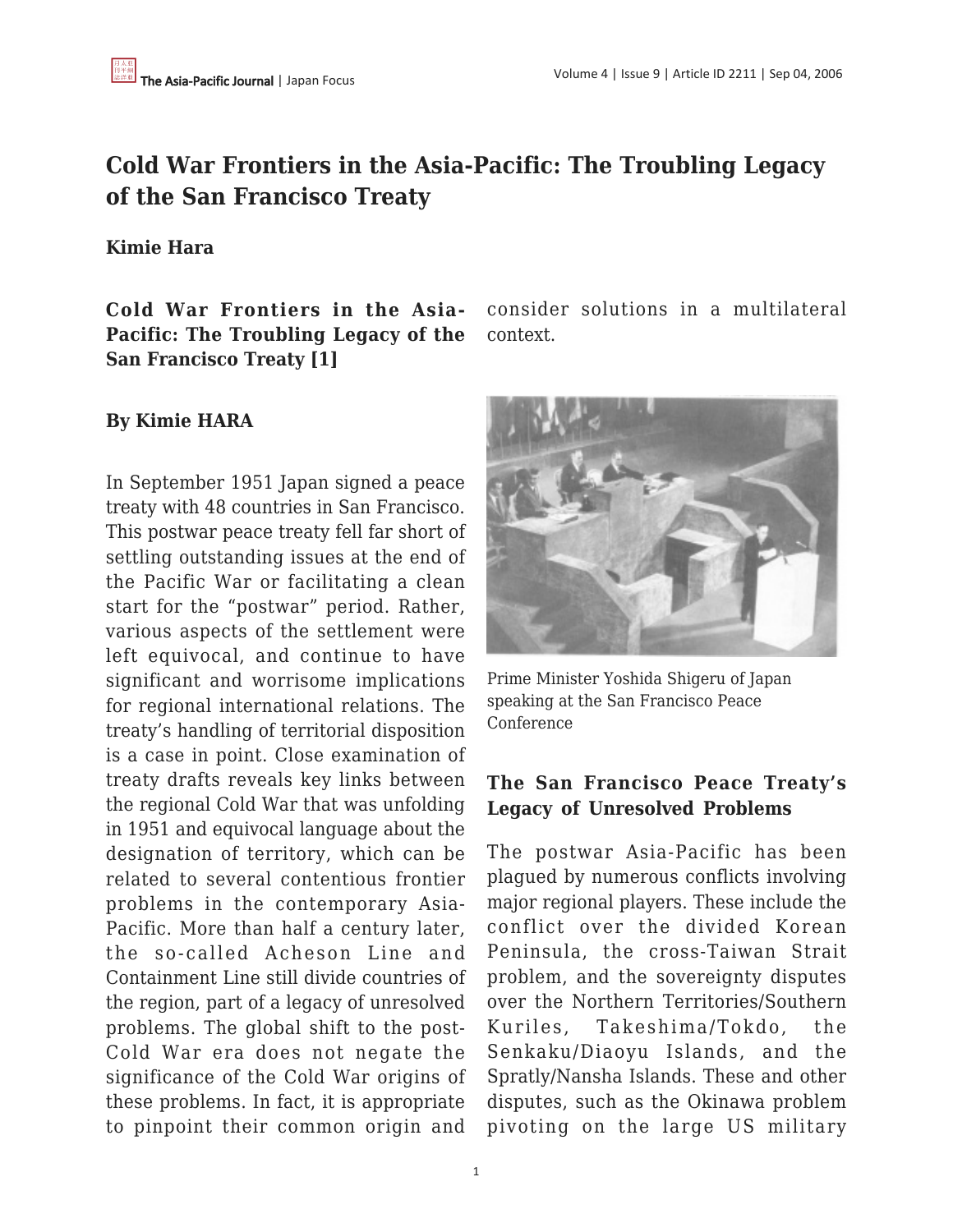presence in the region, are divisive issues that continue to stir conflict throughout the Asia-Pacific.

Japan's defeat in the Pacific War led to the dismantling of a vast empire acquired over the previous half-century. In Article 2 of the San Francisco Peace Treaty, Japan renounced territories ranging from the Kurile Islands to Antarctica and from Micronesia to the Spratlys. The treaty did not specify to which country or government Japan renounced these territories, however; nor did it define their precise borders. This ambiguity would engender various unresolved problems throughout the region. [2] Previous studies have tended to treat these regional problems separately, or as unrelated, neglecting their common origin in postwar peace arrangements with Japan. [3] Examination of the treaty provisions, however, provides a means for grasping common features of numerous outstanding disputes, which continue to affect the regional security environment.

The wide-ranging and interconnected strands of the San Francisco treaty make it difficult to solve particular problems bilaterally, or through negotiations confined to the countries directly involved in disputes. In fact, many of the disputes may be irresolvable so long as they remain within bilateral frameworks. The Allies' documents—particularly those of the US, the main drafter of the treaty—are important sources for learning how these unresolved problems were created. The documents make clear that the regional Cold War, linkages among territorial disputes, and the disputes' origin in multilateral negotiations are critical aspects of all of the frontier problems.

## **Regional Cold War**

Prior to the final draft of the San Francisco Peace Treaty, which was completed in 1951, six years after the war ended, several treaty drafts were prepared. As a whole, earlier US drafts were long and detailed, providing clear border demarcation. They not only delineated new Japanese borders, specifying latitude and longitude, but also indicated the names of small islands along these borders. Such an approach promised to minimize territorial conflicts in the future. However, the drafts went through various changes and eventually became shorter and "simpler." For example, early drafts specified that Takeshima/Tokdo (Liancourt Rocks in English) was Korean territory, then transferred ownership to Japan (1949), then omitted any designation of this area (1950). China was specified as the recipient of Taiwan for some time, but this designation also vanished (1950). Similarly, the USSR was initially specified as the recipient of the Kurile Islands, but this specification disappeared in the final stage of treaty drafting (1951).

The equivocal wording of the treaty was neither coincidence nor error; it followed careful deliberation and multiple revisions. Various issues were deliberately left unresolved due to the regional Cold War. Earlier drafts were, as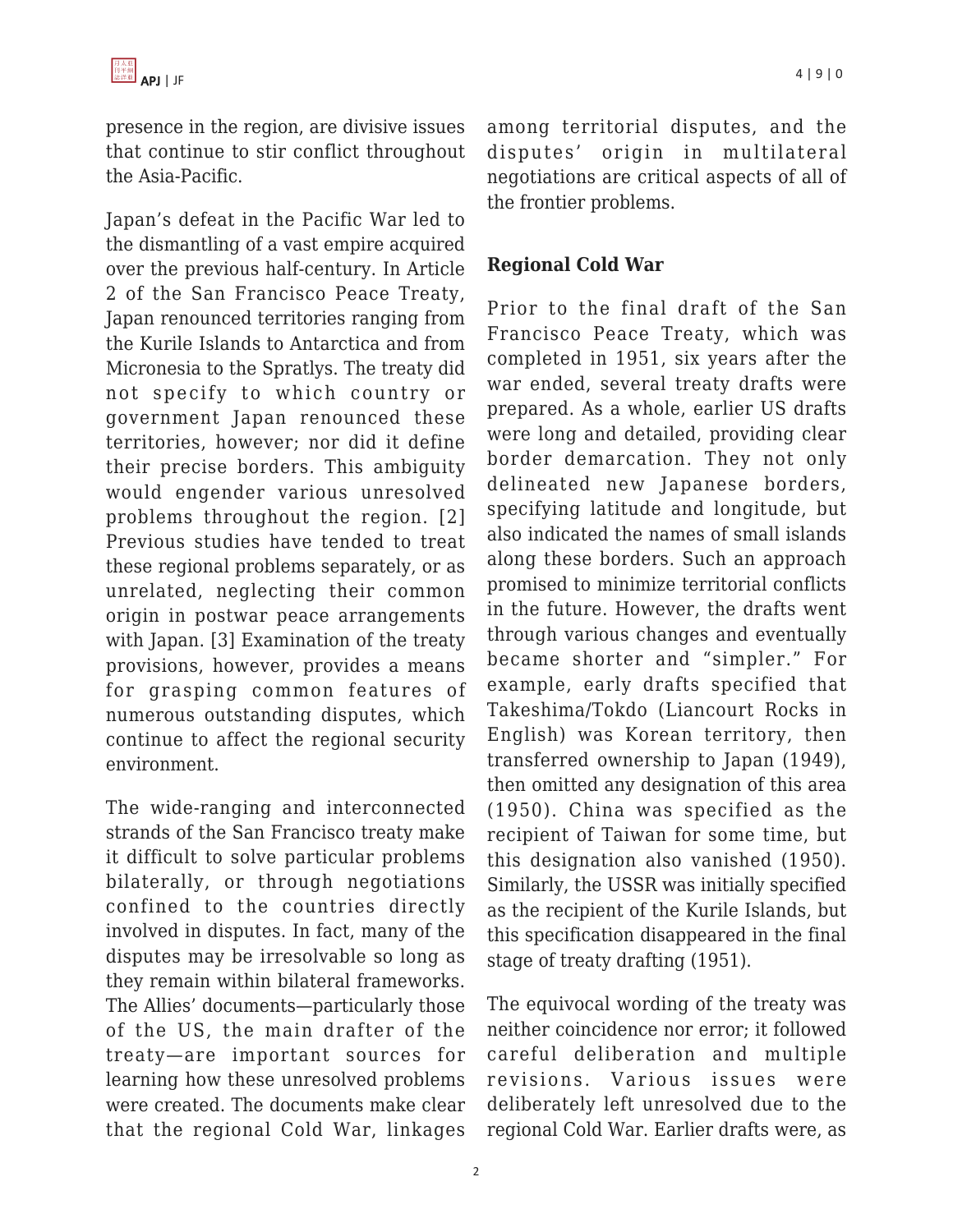a whole, based on US wartime studies and were consistent with the "punitive peace" plan and the Yalta spirit of inter-Allied cooperation. However, with the emergence of the Cold War in the immediate postwar years, Japan was given central status in the US Asia strategy, and the peace terms changed from punitive to generous as US strategic thinking focused on securing Japan within the Western bloc and assuring a long-term US military presence in Japan, particularly in Okinawa.

After the establishment of communist regimes in North Korea and mainland China, the so-called Acheson Line was proclaimed in January 1950. It included Japan and the Philippines in the US defense area of the western Pacific, but it left Taiwan and Korea outside, suggesting that the loss of these areas was considered acceptable. In June 1950, US policy toward Korea and China hardened with the outbreak of the Korean War; the US soon placed an embargo on China and met it on the battlefield in Korea. With war underway, the "Containment Line" was fixed at the 38th parallel in Korea and in the Taiwan Strait. In response to the above events, drafts of the Japanese peace treaty were "simplified," and intended recipients for Takeshima, Taiwan (Formosa), the Kuriles and other territories disappeared from the treaty's text. In this way, the treaty sowed the seeds of future disputes.

As for the Spratlys, while Chinese possession was considered during US wartime preparations for a postwar settlement, final disposition was not specified in the peace treaty, not simply because rightful ownership was unclear, but in order to make sure that none of the islands would fall into the hands of China.

The territorial problem between Japan and China originally focused on Okinawa. Chiang Kai-shek's Republic of China had expressed interest in "recovering" Okinawa, which had been occupied by the US military since 1945. However, Article 3 of the peace treaty neither specified Japanese renunciation nor recognized Japanese sovereignty over these islands; their final disposition was left equivocal. John Foster Dulles, who represented the US at the San Francisco Peace Conference in 1951, suggested Japanese possession of "residual sovereignty" over Okinawa. Nevertheless, he would threaten not to return the islands to Japan in his famous warning of 1956—delivered when his Japanese counterpart, Foreign Minister Shigemitsu Mamoru, was about to reach a compromise over the Northern Territories and sign a peace treaty with the USSR—thus showing how the US position could shift depending on political conditions. After the reversion of administrative rights in Okinawa to Japan in 1972, the focus of the sovereignty dispute shifted to the Senkakus. Meanwhile the US military retained its large stake in Okinawa, and problems associated with the bases continue to this day.

The territorial dispositions of the San Francisco Peace Treaty ultimately created regional Cold War frontiers in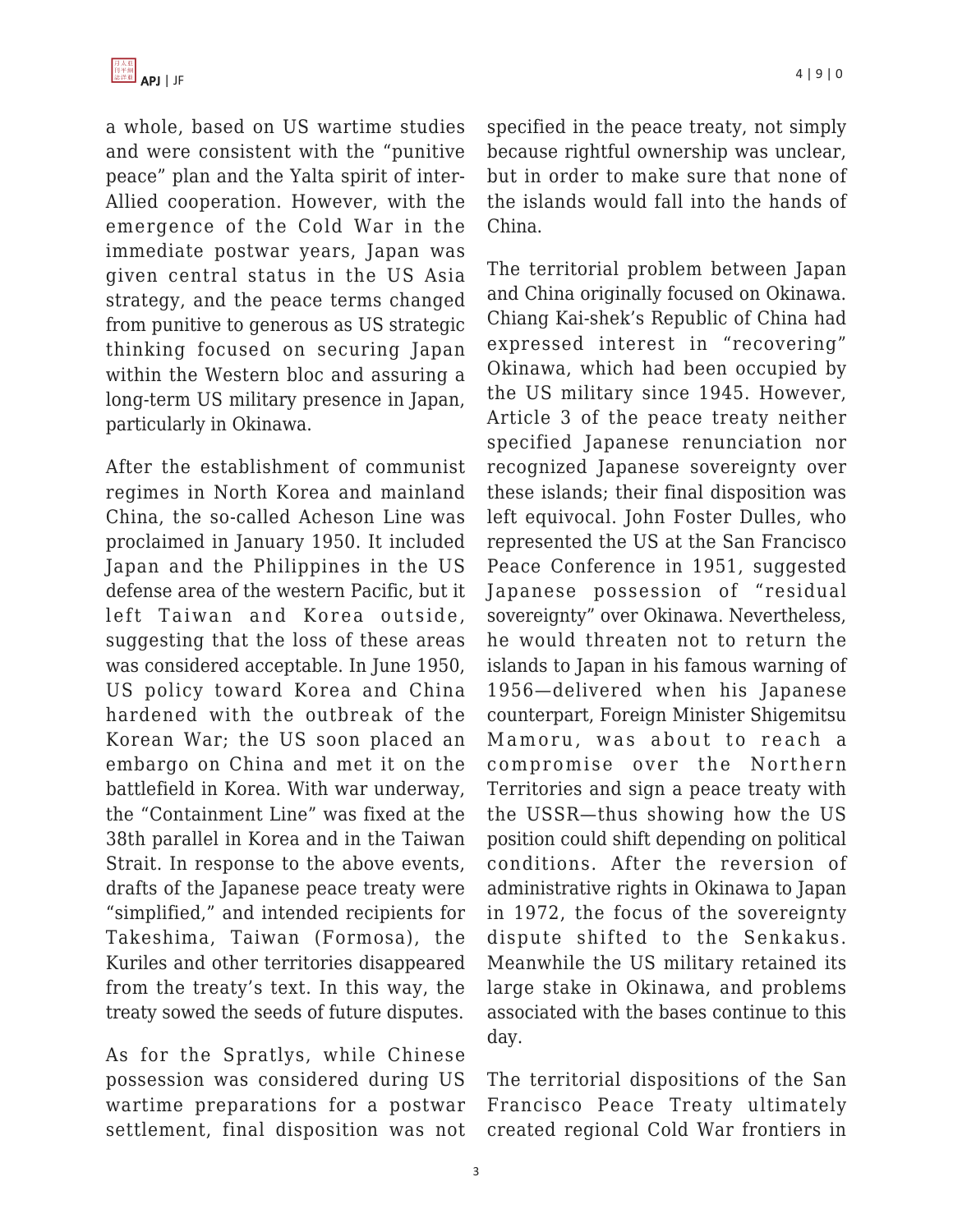the Asia-Pacific, many of which remain intact. From north to southwest along the Acheson Line, territorial problems were left to be worked out between Japan and its communist (or partially communist) neighbors — the Northern Territories/Southern Kuriles with the USSR, Takeshima/Tokdo with a divided Korea, and Senkaku/Diaoyu with China/Taiwan. These problems lined up like wedges securing Japan in the Western bloc, or like walls dividing it from the communist sphere of influence. On the southwestern end of the Acheson Line, the Spratlys were left disputed between China and its Southeast Asian neighbors, including the Philippines and other claimants. Furthermore, the Containment Line came to be fixed along the 38th parallel and the Taiwan Strait, dividing Korea and China respectively to this day.

Except for the demise of the USSR, the regional Cold War bipolar structure essentially remains intact in the Asia-Pacific. In addition to the frontier problems, the communist and authoritarian regimes continue to exist and constitute potential threats to their neighbors. The US maintains its military presence through bilateral security arrangements, i.e., the so-called San Francisco Alliance System. US military withdrawal (tettai) from Okinawa became a nationwide issue in Japan in the mid-1990s, but it has somehow slipped into discussion of transfer (iten) of troops on and around the island. Tensions have relaxed at times, but, unlike in Europe, this has not resulted in the demolition of the Cold War structure. Instead, the remaining structure of the confrontation continues to produce tensions in the region.

## **Linkages Among Disputes**

Japanese territorial issues were related to, or linked with, other territorial dispositions or political issues that were addressed in postwar occupation policy, in the peace treaty, or by subsequent arrangement. Various linkages were in fact recognized in US government studies and negotiations with the other Allies prior to the peace conference. For example, the Northern Territories were used as a bargaining chip not only to secure US occupation of the southern half of the Korean Peninsula, but also to assure US trusteeship of Micronesia and US control of Okinawa. The UN resolution formula once emerged as a disposition plan for Korea, and affected disposition plans for Taiwan and the Kuriles. [4] That plan was dropped, however, when the Korean War developed to the disadvantage of the UN (i.e., US-led) side.

Differences emerged even among the Western Allies in their policies toward this region, which in turn affected the treaty. In particular, the US-UK differences over China deeply affected the Japanese peace settlement, including the disposition of Taiwan. China itself was ultimately not specified in the treaty. [5] This affected other decisions; most importantly, the treaty does not specify the final destination of any territories.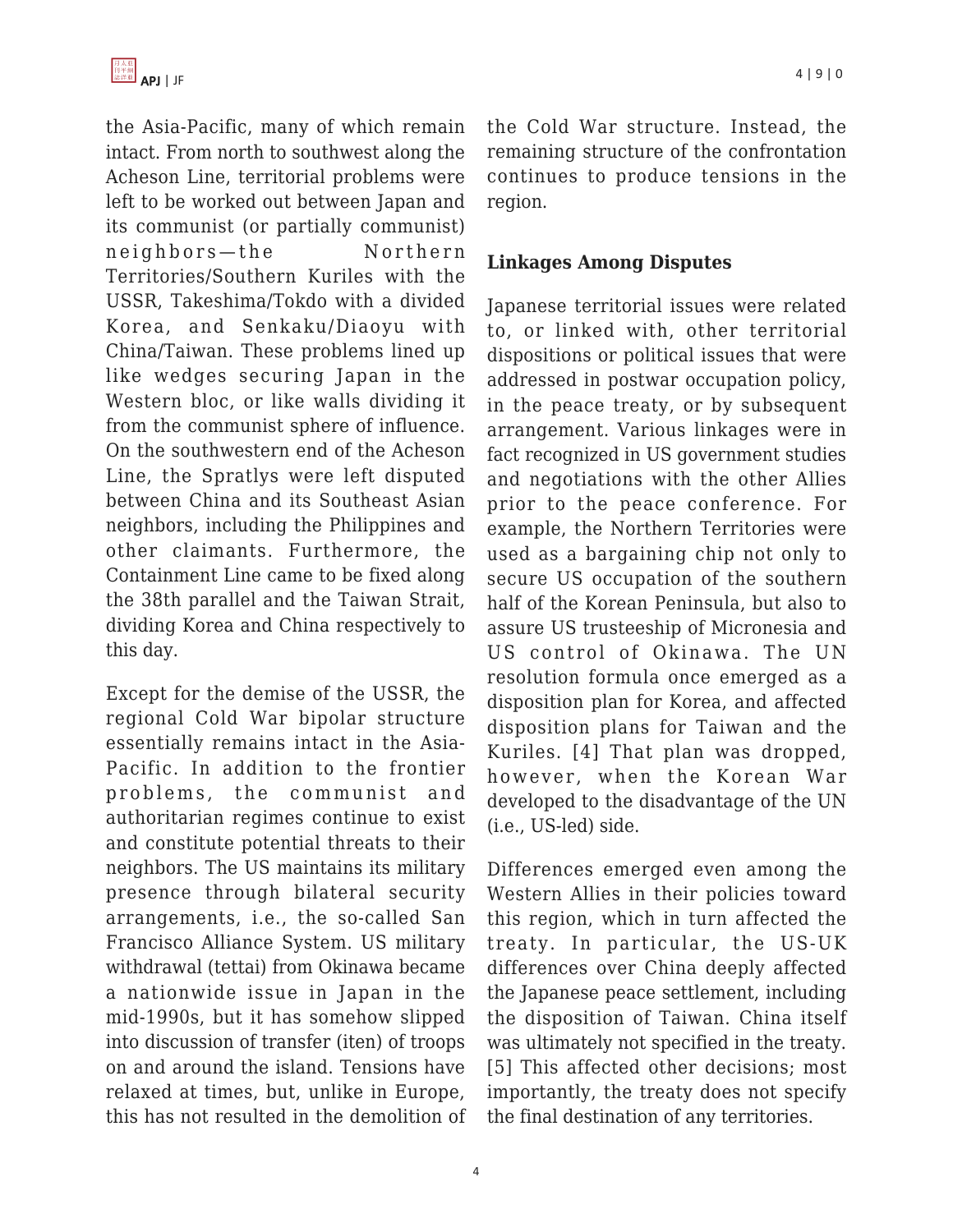

#### **Multilateral Origins**

Although the San Francisco Peace Treaty was signed between Japan and forty-eight other countries, there was no consensus among the states that would be directly involved in the great regional conflicts that ensued. In particular, states such as Korea, China and the USSR were not parties to the treaty. Countries such as Great Britain and France that did participate became "concerned states" with a stake in the disposal of the disputed territories.

The Taiwan Strait and the divided Korean Peninsula were international issues even before the peace treaty was signed, with the US playing a direct role as both occupying force and provider of aid and diplomatic backing for the Republic of China (ROC) and the Republic of Korea (ROK), led respectively by Chiang Kaishek and Syngman Rhee, both of whom were eager to re-unify their countries. The outbreak of the Korean War in particular prompted vigorous US intervention, resulting in the international involvement desired by both Chiang and Rhee.



John Foster Dulles (left), William Sebald, head of SCAP's diplomatic section, and Yoshida Shigeru in Tokyo in spring 1951.

The US, together with the UK, finalized the treaty drafts by adopting certain ideas from other "concerned states." For example, countries such as Canada—which became concerned about a possible accusation of unequal treatment of different territories—proposed not to specify the final devolution of any territory after the allocation of Taiwan (to China) vanished from the treaty drafts, while the recipient of the Kuriles (the USSR) was still specified. The eventual adoption of this proposal proved convenient for the US Cold War strategy as well, for example in preventing rapprochement among the countries of the region.

Thus the regional conflicts were created multilaterally, but left to be settled bilaterally or by countries directly involved in the disputes.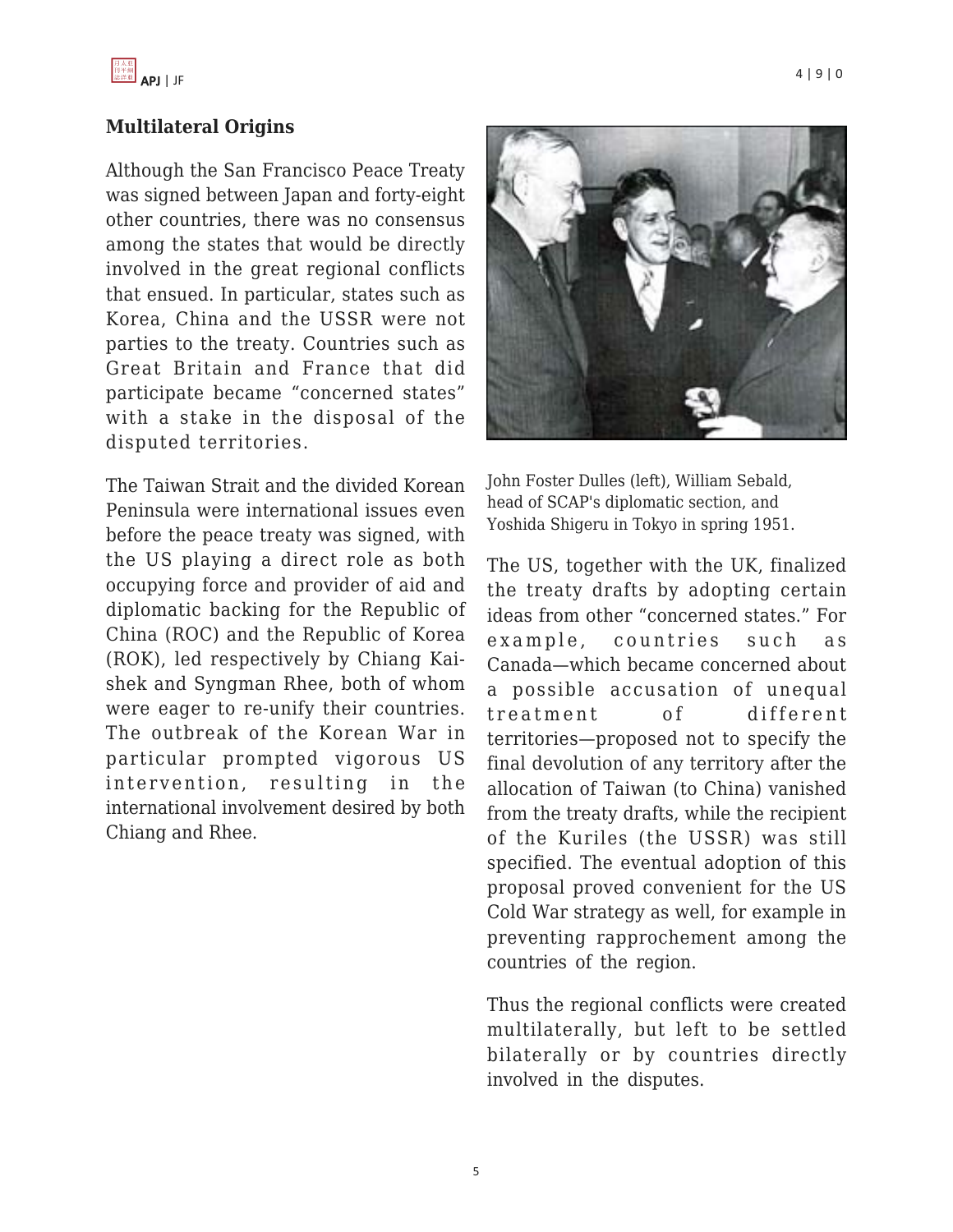## **History and the Future**

More than half a century after the conclusion of the San Francisco Peace Treaty, the Acheson Line and the Containment Line still divide countries of the Asia-Pacific region, perpetuating a legacy of unresolved problems. The global shift to the post-Cold War era has not diminished the significance of the Cold War origins of these problems. So long as many of these issues are addressed exclusively within bilateral frameworks or frameworks confined to the countries directly involved in the disputes, they are likely to defy solution. It is worth remembering their common origin in the postwar peace settlements with Japan, and considering possible solutions that involve re-linking them in a multilateral context.



Such an approach could include a combination of mutual concessions involving more than one territorial dispute and/or the resolution of other unresolved problems. For example, linkage could be made among the conflicts over the Northern Territories/Southern Kuriles, Takeshima/Tokdo, Senkaku/Diaoyu, and the South China Sea islands. Also, it might be possible to link these problems with other political, economic, military, or non-conventional security agendas of the involved states, such as support for Japan's UN Security Council membership and economic and technical assistance for non-proliferation of nuclear weapons. As seen in their origins, these regional problems are mutually related. There would seem to be multiple possibilities for solution that have not yet been explored.

Kimie Hara is the Renison Research Professor in East Asian Studies and Associate Professor at the University of Waterloo, and a CIGI Fellow at the Centre for International Governance Innovation (CIGI), Canada. She is the author of Cold War Frontiers in the Asia-Pacific: Divided Territories in the San Francisco System (Routledge, forthcoming 2006). A Japanese edition is also available: Sanfuranshisuko heiwa joyaku no moten: ajia taiheiyo chiiki no reisen to " sengo mikaiketsu no shomondai" (Keisui-sha, 2005). Posted at Japan Focus on September 4, 2006.

## **NOTES**

[1] The term "Asia-Pacific" in this article refers to the region on the Pacific side of the Eurasian Continent, i.e., the Western Pacific and/or East Asian side of the Pacific Rim, in contrast to the Euro-Atlantic region on the Atlantic side.